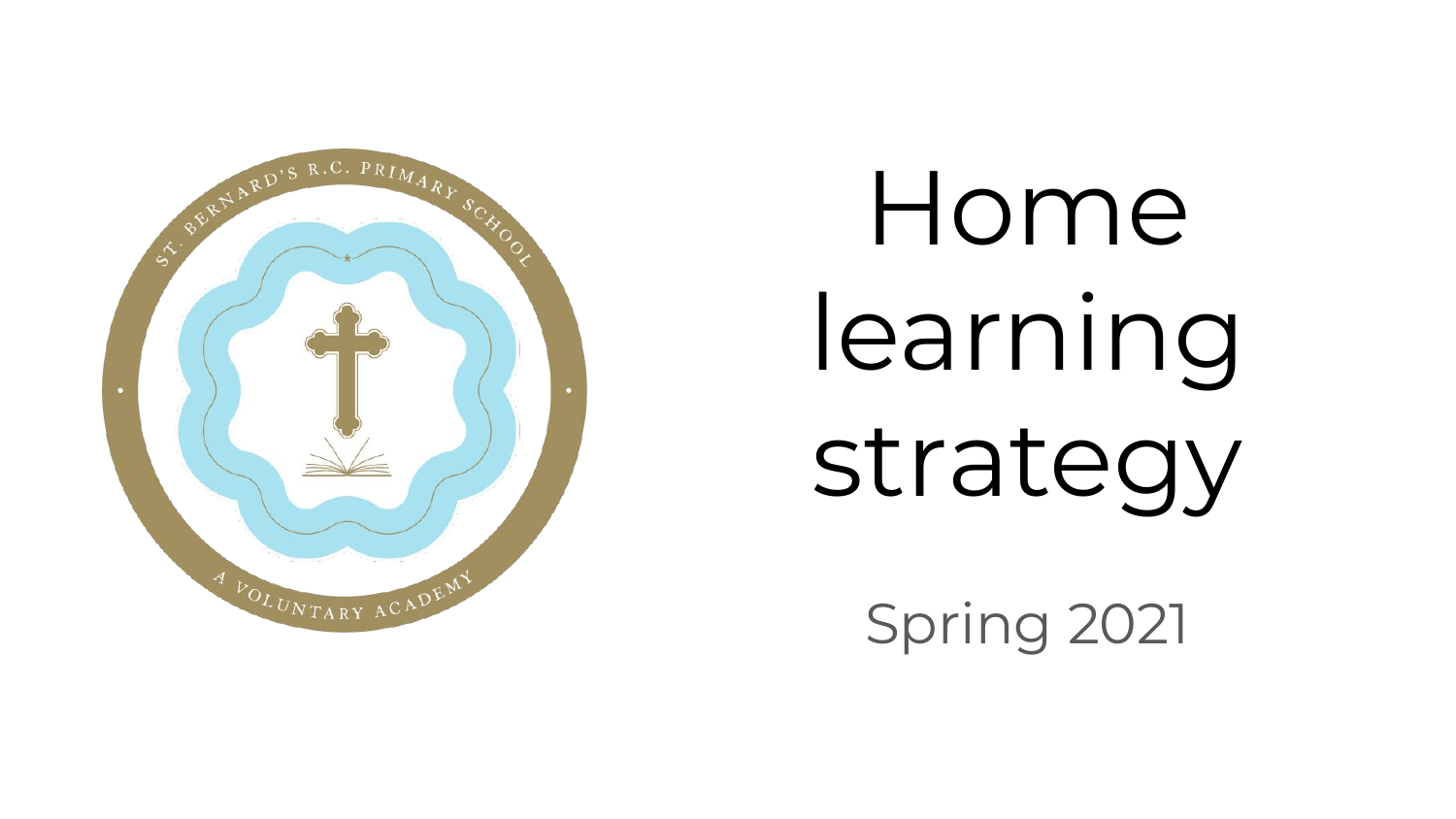## Home learning strategy

#### ● **Rationale**

In the event of a tier or national lockdown, any ongoing class closures due to a positive case of Covid or children needing to isolate, we have developed the following scenarios and remote learning strategy to ensure that:

- *- All children continue to have access to a high quality education*
- *- Parents are supported as much as possible*
- *- Staff workload is manageable*
- *- Children receive effective feedback on their learning*
- *- All children have the necessary devices in order to access remote learning*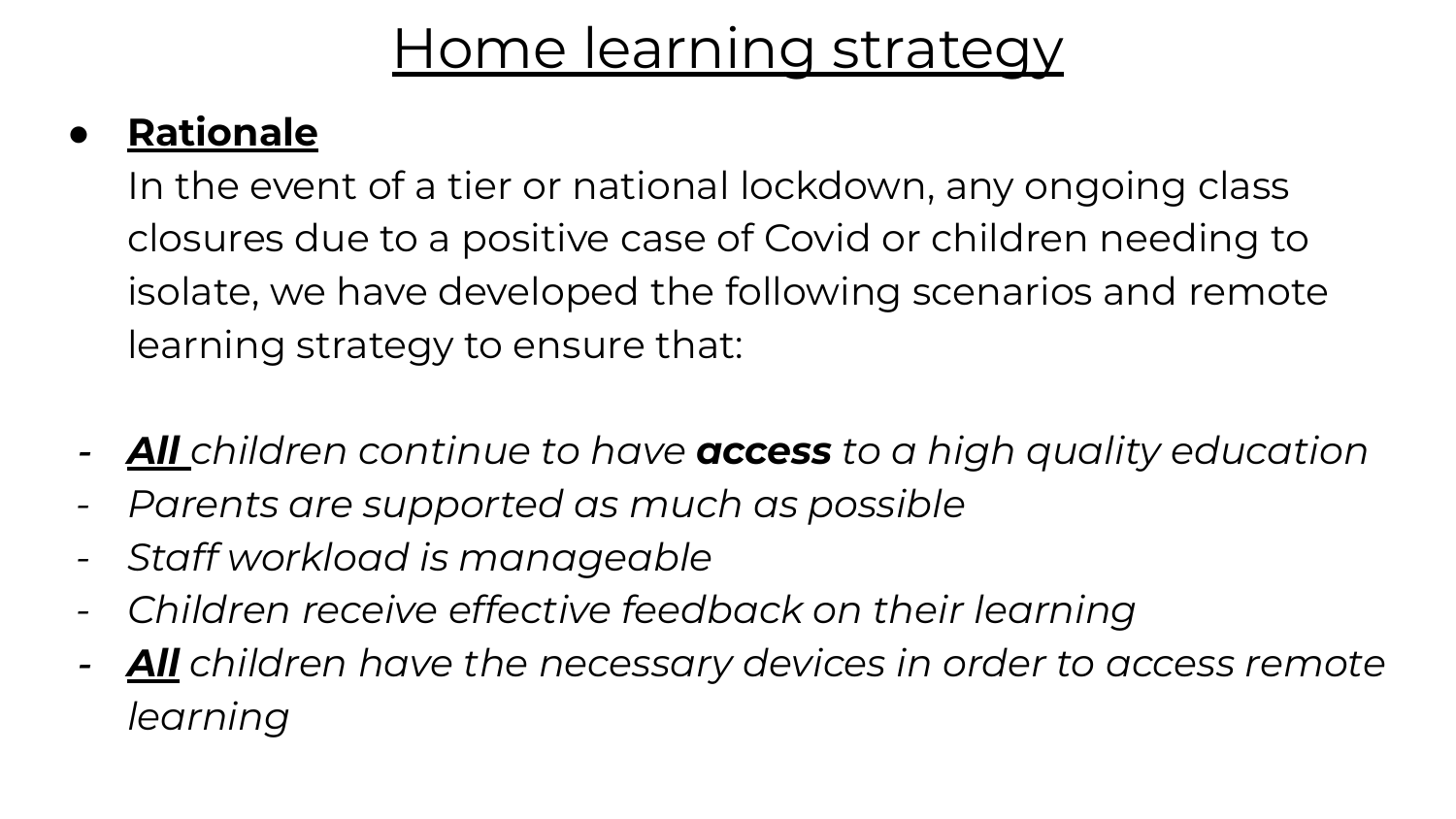# Supporting families with access to learning

- *- School has conducted a survey with parents to ascertain who has access to a device in order to engage effectively with remote learning.*
- *- We have a number of spare school devices available for children if needed.*
- *- We understand and are mindful of families where there may be multiple siblings learning at home and only 1 device to share. We can support families with this.*

Here is the video to support you with using [Google Classroom.](https://www.youtube.com/watch?v=9eL4Deb5OME&feature=youtu.be)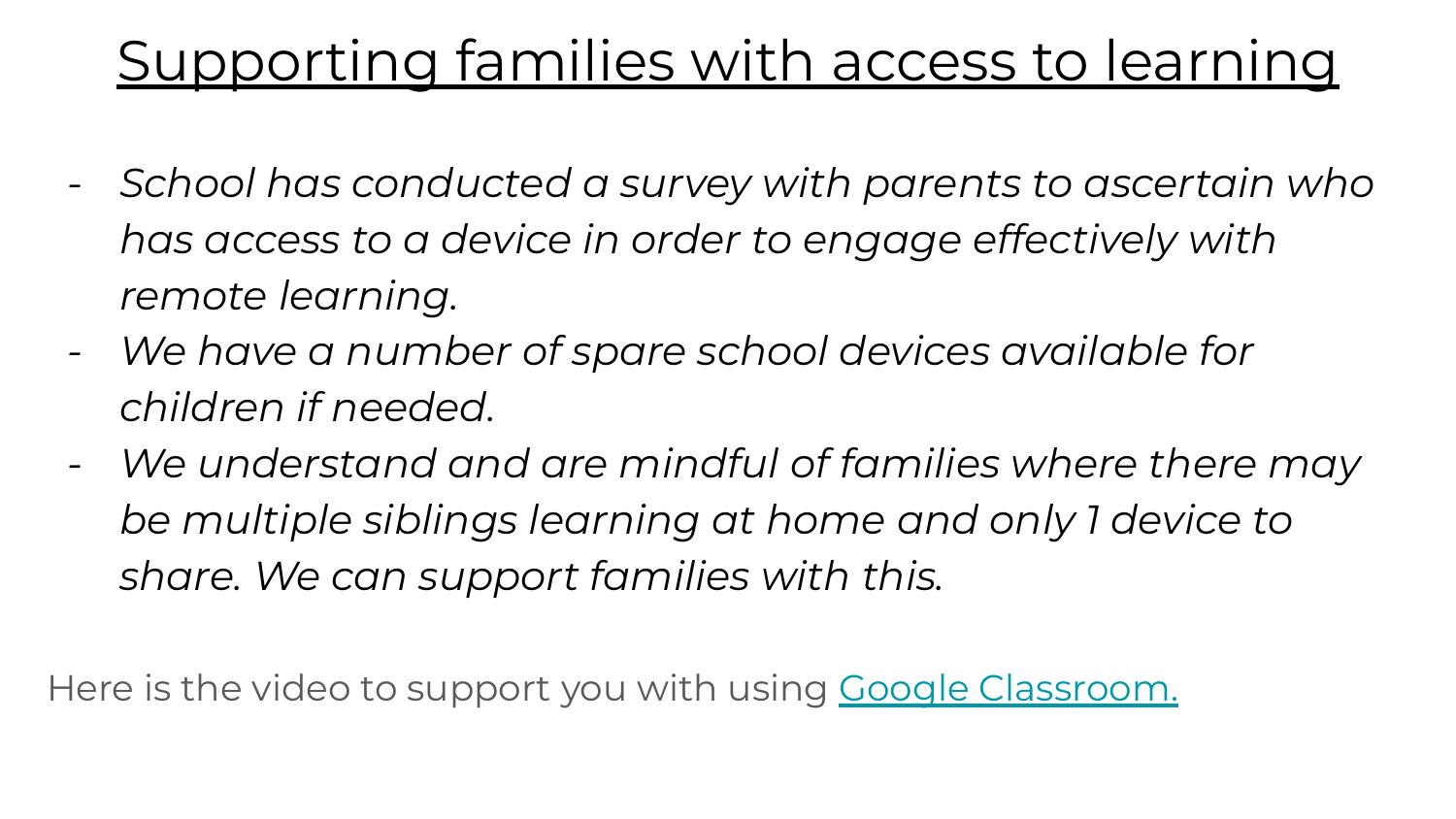# How will my child be taught remotely?

Learning will be provided in a variety of teaching approaches and resources. These will include

- Recorded teaching
- Online platforms (Google Classroom and Tapestry)
- Printed resources packs
- Live online sessions

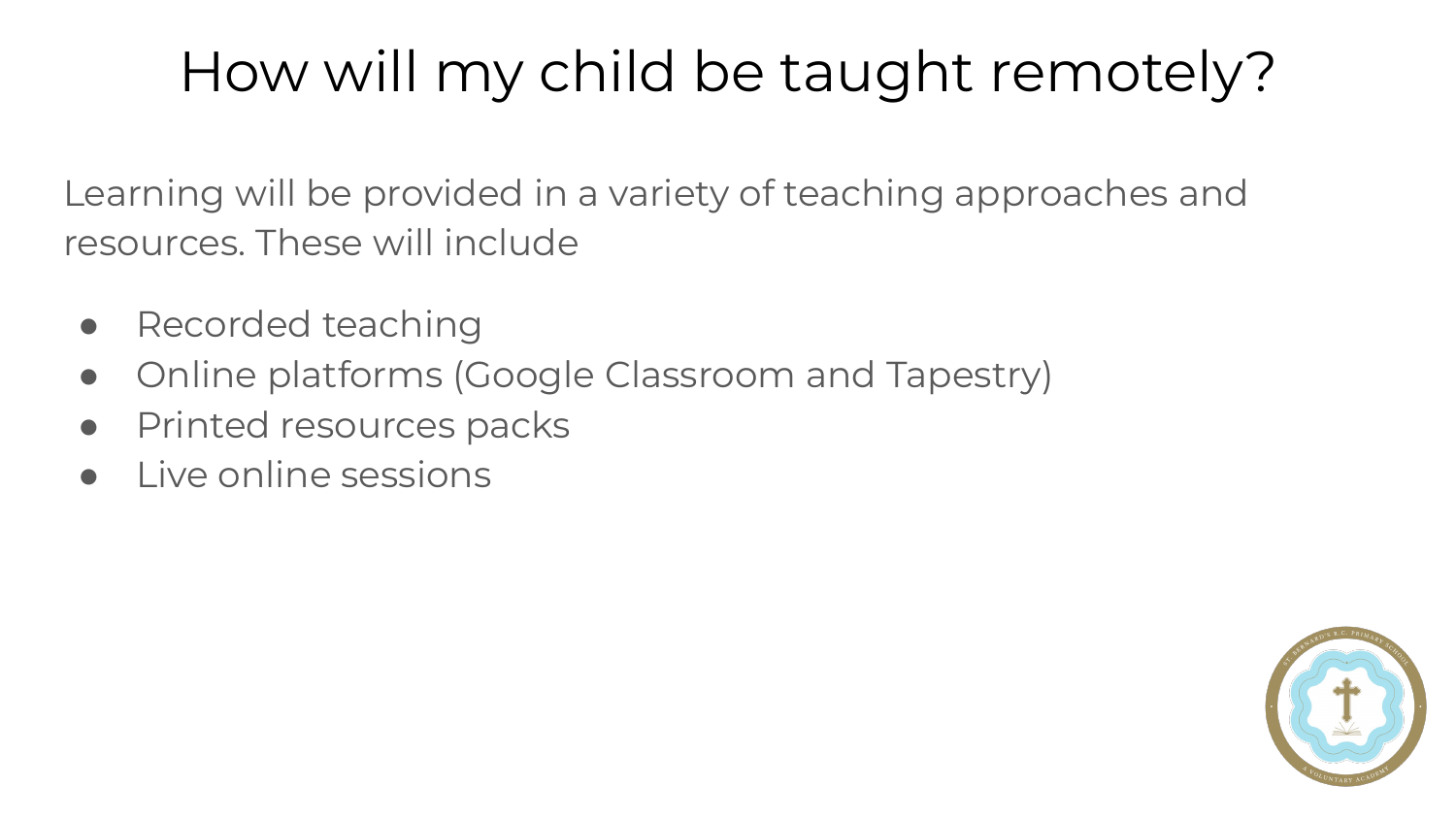# Staying safe online

As much of the remote learning will be online, our first priority is to ensure that children stay safe. We have the following protocols in place:

- **Parents / children must not share any live session links to anyone else.**
- All children joining online sessions must be appropriately clothed at all times.
- All children must show respect and behave as they are normally expected to do whilst in school. READY RESPECTFUL SAFE.
- Children will use online platforms appropriately, submitting comments or learning using appropriate language and grammar.

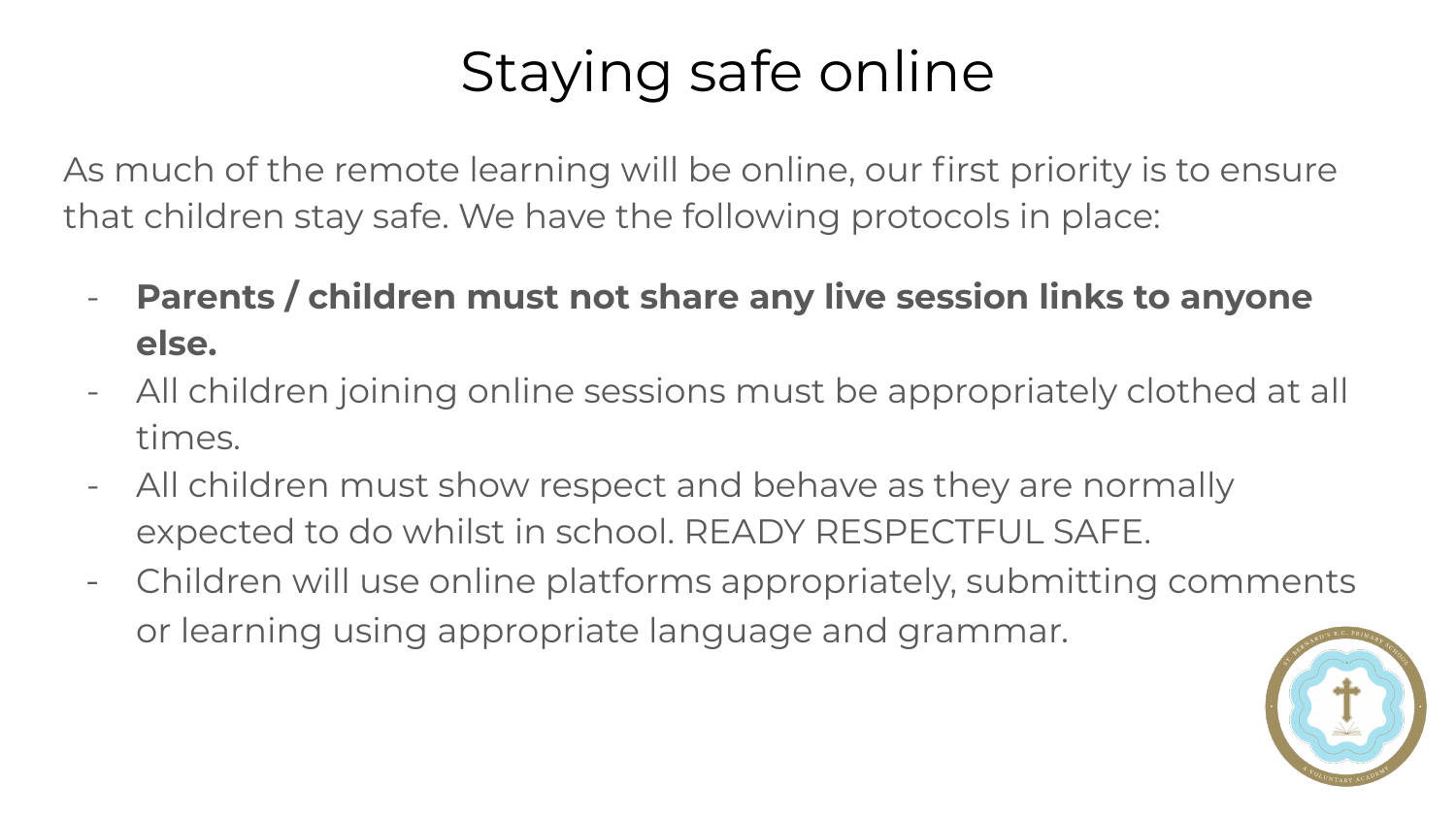### **Scenario A**

*A child has to isolate for 10 days due to a positive household test or someone displaying symptoms. After confirmation that the child is well...*

● Home learning will be published on Google Classroom or Tapestry for TR and T1.



- Parents are encouraged to engage as much as possible with the tasks set. Staff will understand that parents may be juggling homeschooling and work and we will not overburden families with learning activities linked to current learning in school.
- Teacher available via email to respond to any concerns between 3:30-4:00pm. \*\*online teaching will not take place as the class teacher will still be teaching the rest of the cohort in school.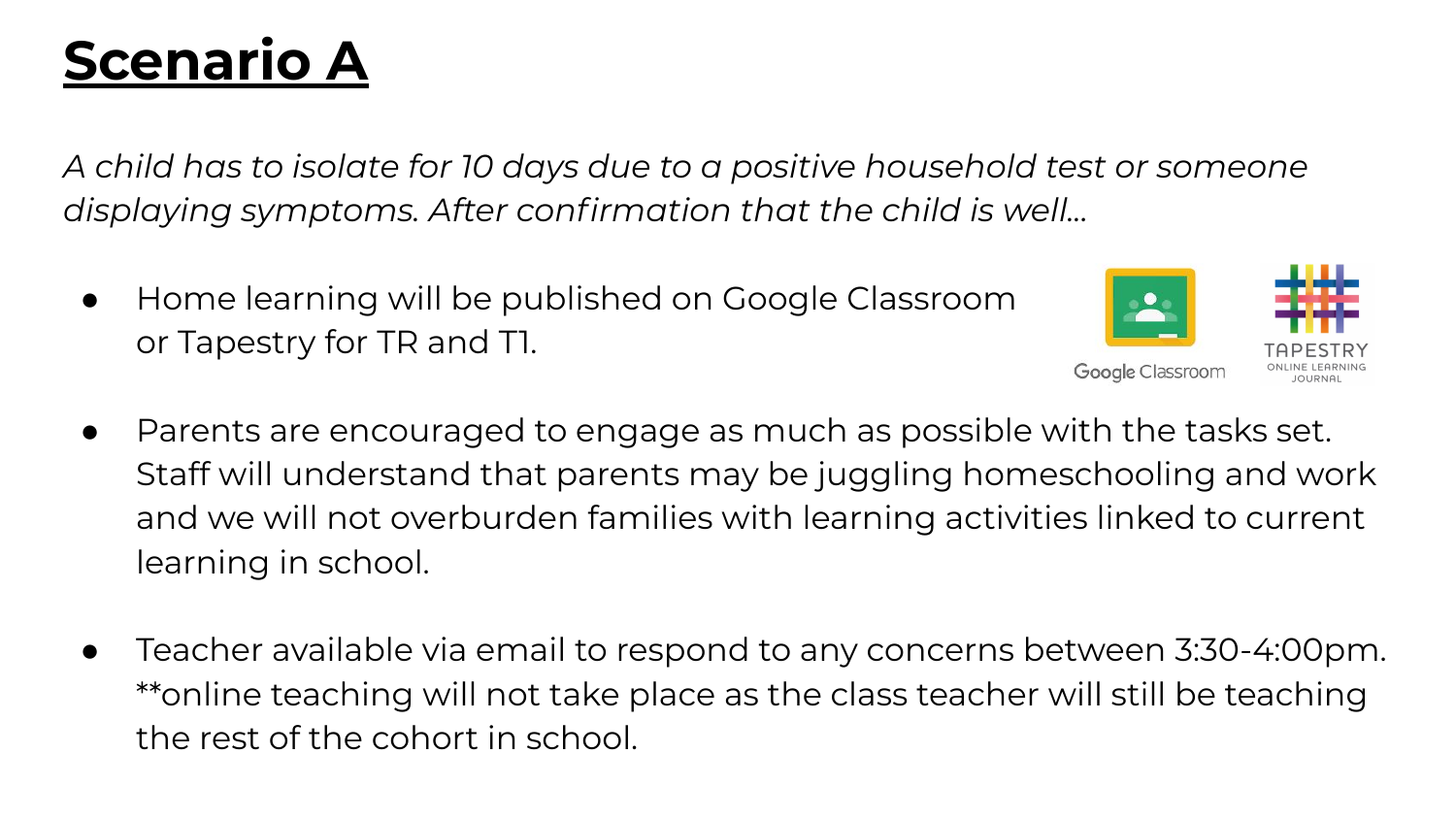### **Scenario B**

*Public Health instruct school to close a bubble due to a positive test for a child or the whole school closes due to tier restrictions or a national lockdown (current situation as of January 2021)*

- The school community will be informed and the school's remote learning strategy will begin.
- Staff will be available throughout the day to support parents / children with any technical difficulties.

#### Please see the timetables for each year group's home learning.

 The timetables for each year group are just an outline of when the tasks will be set by teachers. It will help your family create a routine for your child's learning at home. These timetables are only for guidance and are flexible. We know that the work may not be completed on the same day due to parent's work commitments.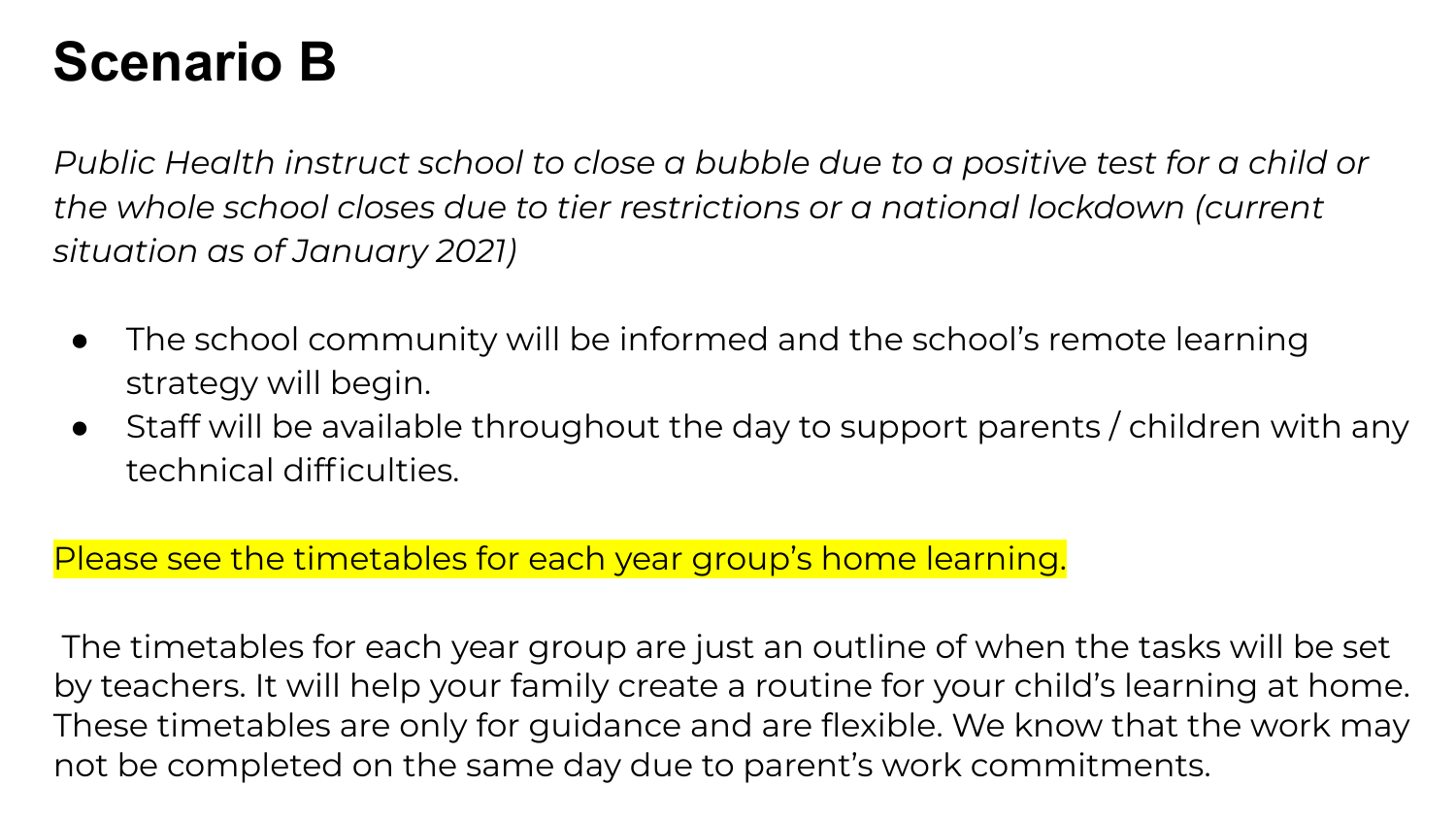# Recommended learning time

| Learning activity        | Suggested time                 | Learning activity         | Suggested time                 |
|--------------------------|--------------------------------|---------------------------|--------------------------------|
| <b>KSI Phonics</b>       | 30 mins                        | KS2 Reading               | 45 mins                        |
| <b>KSI Reading</b>       | 20 mins                        | <b>KS2 Maths</b>          | 45 mins                        |
| <b>KSI Maths</b>         | 30 mins                        | <b>KS2 Writing</b>        | 45 mins                        |
| <b>KSI Writing</b>       | 30 mins                        | <b>CAOW</b>               | 20 mins                        |
| <b>CAOW</b>              | 15 mins                        | <b>Spelling Shed/TTRS</b> | 20 mins                        |
| Spelling Shed/TTRS       | 20 mins                        | Other subject activities  | Time dependent<br>on task type |
| Other subject activities | Time dependent<br>on task type |                           |                                |



All logins for learning platforms such as Spelling Shed will have been emailed to parents.



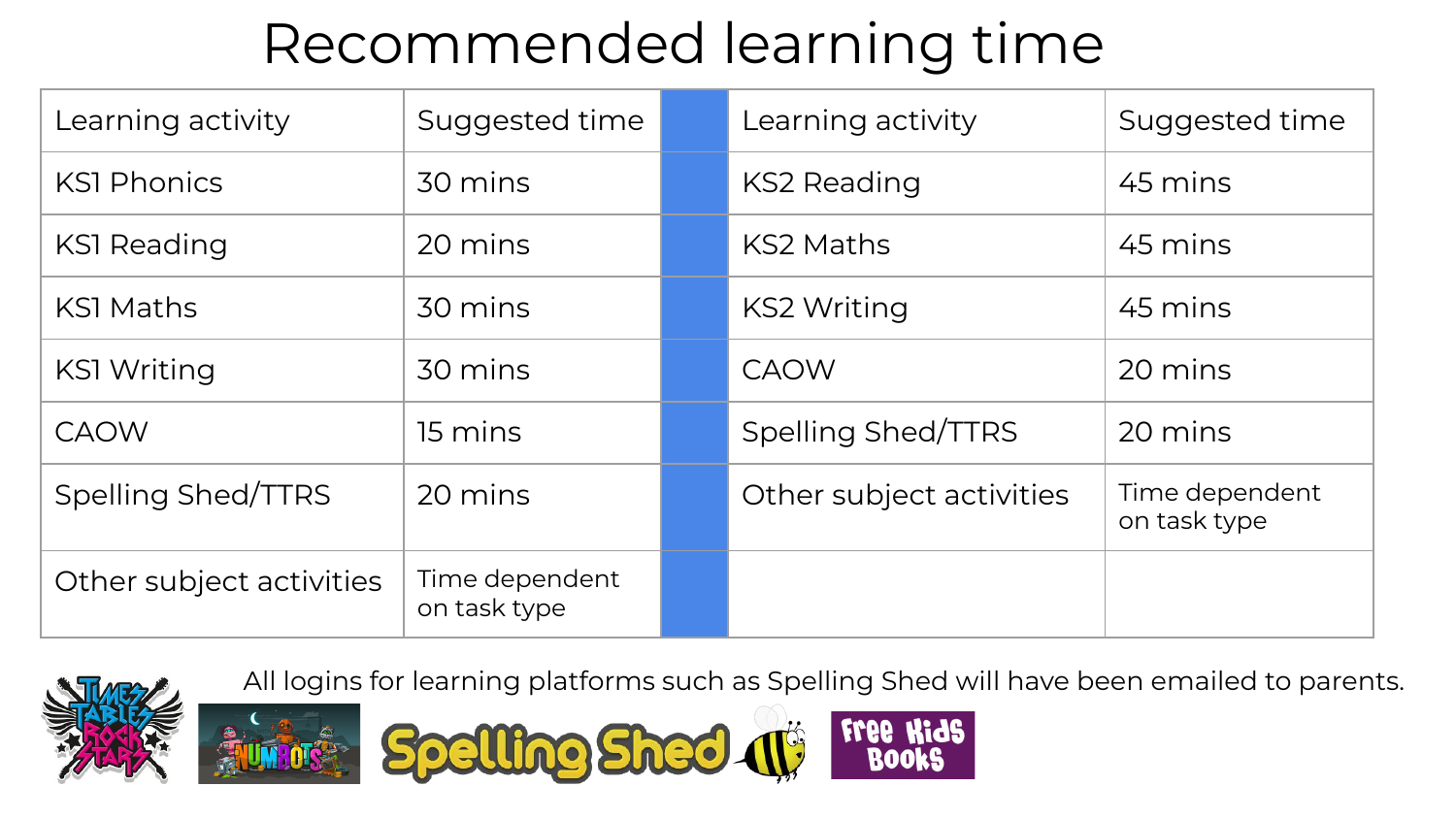### **Team R**

| Monday                                                | Tuesday                          | Wednesday                                             | Thursday                                     | Friday                             |  |  |
|-------------------------------------------------------|----------------------------------|-------------------------------------------------------|----------------------------------------------|------------------------------------|--|--|
| Live story<br>10.30am                                 | Live story<br>10.30am            | Live story<br>10.30am                                 | Live story<br>10.30am                        | Live story<br>10.30am              |  |  |
| Book and a<br><b>Biscuit with Miss</b><br>Reid 2.00pm |                                  | Book and a<br>Biscuit with Mr J<br>2.00 <sub>pm</sub> | $9:15 - 9:45$ am -<br>AmaSing online<br>Zoom | Fitness Friday<br>with Mr J 2.30pm |  |  |
| Tapestry Tasks                                        |                                  |                                                       |                                              |                                    |  |  |
| RWI- sound work<br>and reading                        | RWI-sound<br>work and<br>reading | RWI- sound work<br>and reading                        | RWI-sound<br>work and<br>reading             | RWI- sound work<br>and reading     |  |  |
| Literacy task                                         | Maths task                       | <b>RE/CAOW</b>                                        | Literacy and<br>Maths tasks                  | KUW/PE                             |  |  |
| Daily prayer                                          | Daily prayer                     | Daily prayer                                          | Daily prayer                                 | Daily prayer                       |  |  |

Mrs Thomson will advise on the amount of time to be spent on each activity.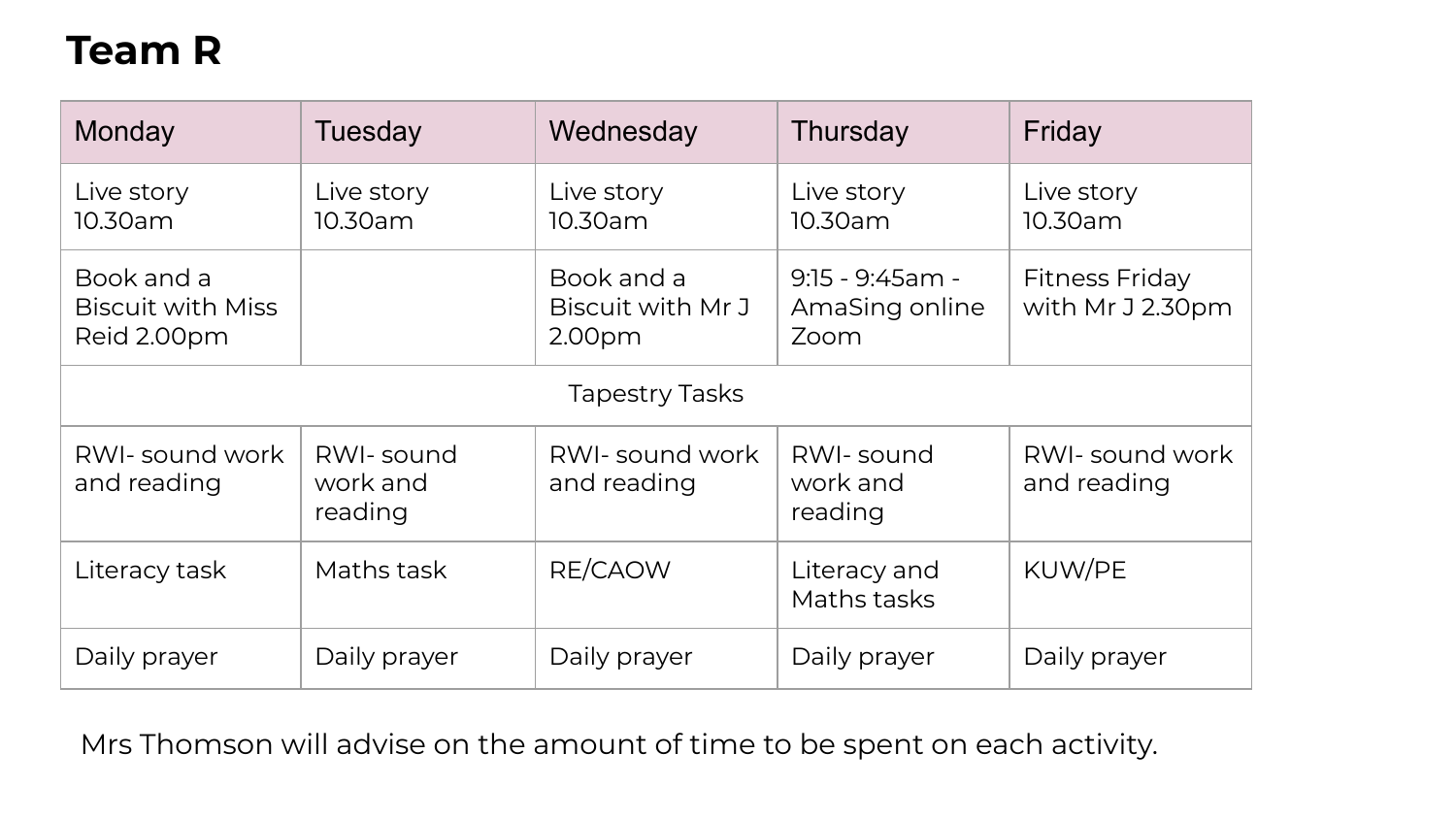| Monday                                                | Tuesday                             | Wednesday                              | Thursday                            | Friday                              |  |  |
|-------------------------------------------------------|-------------------------------------|----------------------------------------|-------------------------------------|-------------------------------------|--|--|
| Live story $/$<br>registration 10am                   | Live story $/$<br>registration 10am | Live story $/$<br>registration 10am    | Live story $/$<br>registration 10am | Live story $/$<br>registration 10am |  |  |
| Book and a<br><b>Biscuit with Miss</b><br>Reid 2.00pm |                                     | Book and a Biscuit<br>with Mr J 2.00pm |                                     | Fitness Friday with<br>Mr J 2.30pm  |  |  |
| <b>Tapestry Tasks</b>                                 |                                     |                                        |                                     |                                     |  |  |
| Maths video                                           | Maths task                          | Maths Video                            | Maths task                          | Maths video                         |  |  |
| RWI phonics                                           | RWI phonics                         | RWI phonics                            | RWI phonics                         | RWI phonics                         |  |  |
| Pathways to Write                                     | Literacy task                       | Pathways to Write                      | Literacy task                       | Connector or<br>Science             |  |  |
|                                                       |                                     |                                        |                                     | <b>CAOW</b>                         |  |  |
| Daily prayer                                          | Daily prayer                        | Daily prayer                           | Daily prayer                        | Daily prayer                        |  |  |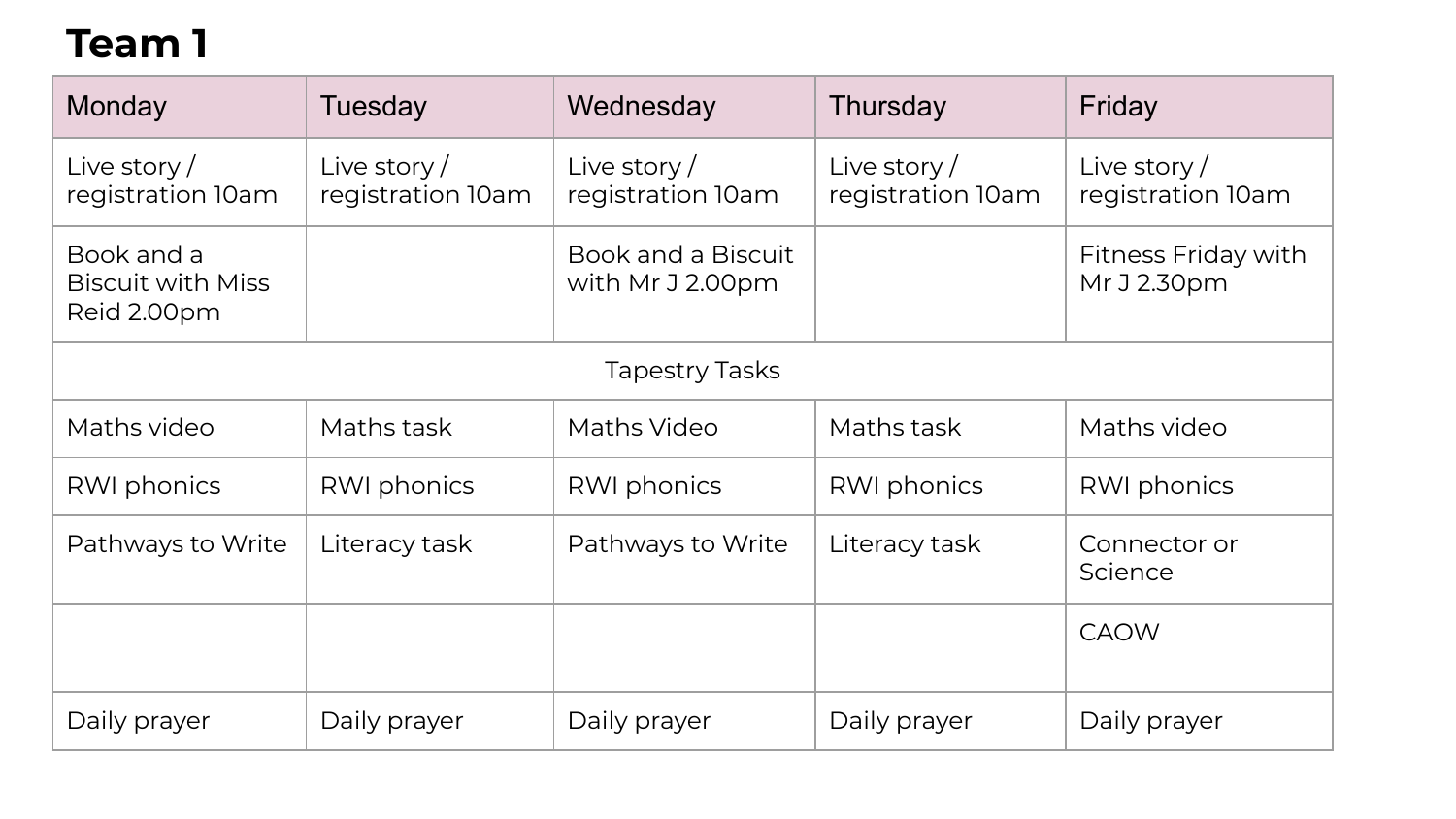| Monday                                      | Tuesday                                      | Wednesday                              | Thursday                                            | Friday                               |
|---------------------------------------------|----------------------------------------------|----------------------------------------|-----------------------------------------------------|--------------------------------------|
| Live story / registration<br>10:15am        | Live story / registration<br>10:15am         | Live story $/$<br>registration 10:15am | Live story $/$<br>registration 10:15am              | Live story / registration<br>10:15am |
| Book and a Biscuit<br>with Miss Reid 2.00pm |                                              | Book and a Biscuit<br>with Mr J 2.00pm | $9:15 - 9:45$ am -<br>AmaSing online Zoom           | Fitness Friday with Mr<br>J 2.30pm   |
|                                             |                                              | Videos/Tasks                           |                                                     |                                      |
| Maths Video                                 | Maths Task linked to<br>previous day's video | Maths Video                            | Maths Task linked to<br>previous day's video        | Maths Video                          |
| RWI activities or<br>Pathways to Read       | RWI activities or<br>Pathways to Read        | RWI activities or<br>comprehension     | RWI activities or<br>comprehension                  | RWI activities or<br>comprehension   |
| Pathways to Write                           | Pathways to Write                            | <b>SPAG</b> task                       | Pathways to Write                                   | SPAG task                            |
| CAOW/RE                                     |                                              |                                        | Topic based task<br>(science/history/geogr<br>aphy) |                                      |
| Daily Prayer                                | Daily Prayer                                 | Daily Prayer                           | Daily Prayer                                        | Daily Prayer                         |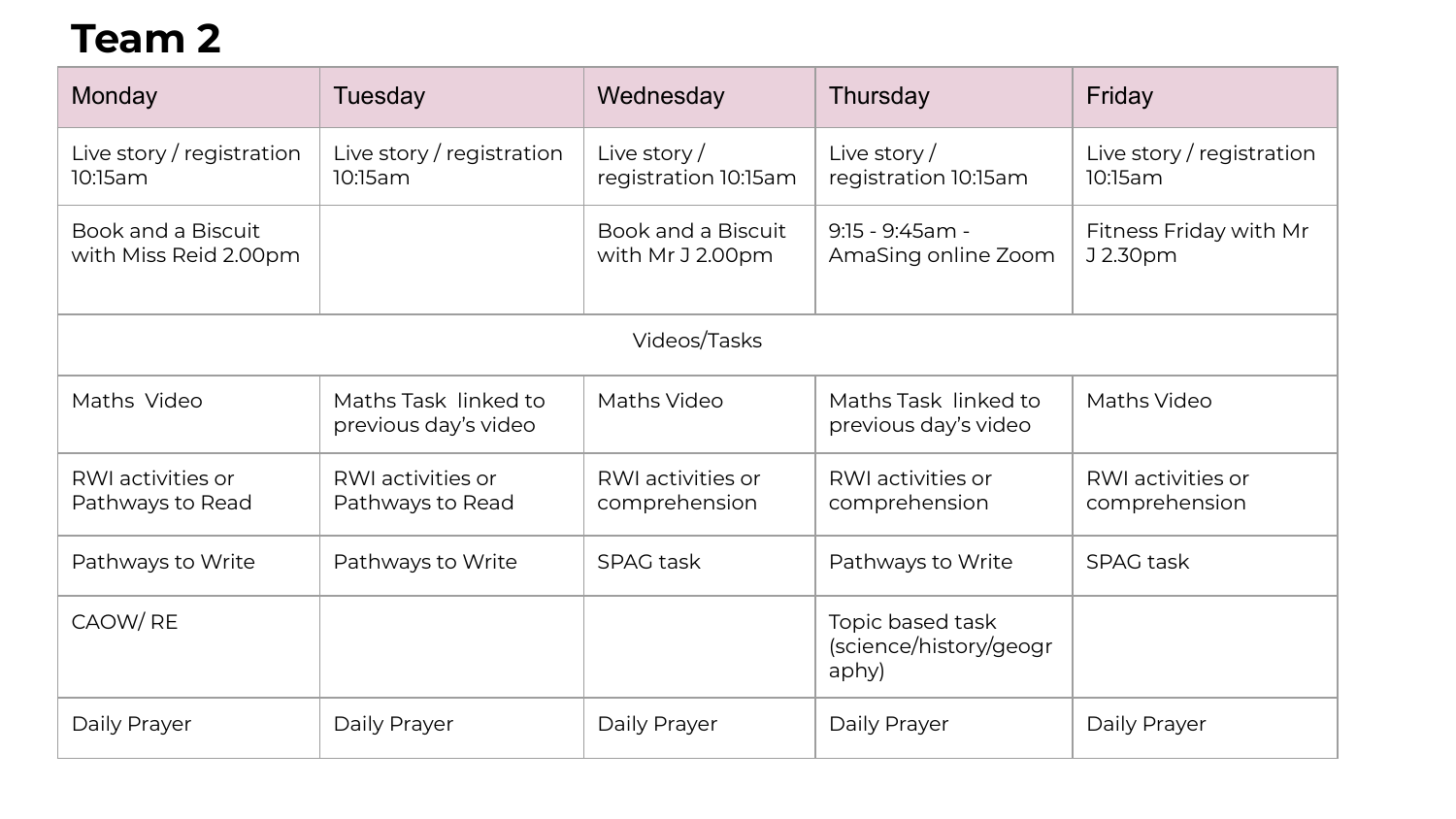| Monday                                      | Tuesday                                         | Wednesday                                | Thursday                                        | Friday                                               |  |
|---------------------------------------------|-------------------------------------------------|------------------------------------------|-------------------------------------------------|------------------------------------------------------|--|
| Live story $/$<br>registration<br>1.30pm    | Live story / registration<br>1.30 <sub>pm</sub> | Live story $/$<br>registration<br>1.30pm | Live story / registration<br>1.30 <sub>pm</sub> | Live story $/$<br>registration<br>1.30 <sub>pm</sub> |  |
| Book and a Biscuit<br>with Miss Reid 2.30pm |                                                 | Book and a Biscuit<br>with Mr J 2.30pm   | $9:15 - 9:45$ am -<br>AmaSing online Zoom       | Fitness Friday with Mr<br>J 2.30pm                   |  |
| Video/Tasks                                 |                                                 |                                          |                                                 |                                                      |  |
| Maths Video and<br>journaling               | Maths Task linked to<br>previous day's video    | Maths Video and<br>journaling            | Maths Task linked to<br>previous day's video    | Maths Video and<br>journaling                        |  |
| Pathways to Write                           | Pathways to Write                               | Pathways to Read                         | Pathways to Write                               | Reading<br>Comprehension                             |  |
| Spelling                                    |                                                 | Spelling                                 |                                                 | Spelling                                             |  |
| CAOW/RE                                     | Science                                         |                                          | Connector                                       |                                                      |  |
| Daily Prayer                                | Daily Prayer                                    | Daily Prayer                             | Daily Prayer                                    | Daily Prayer                                         |  |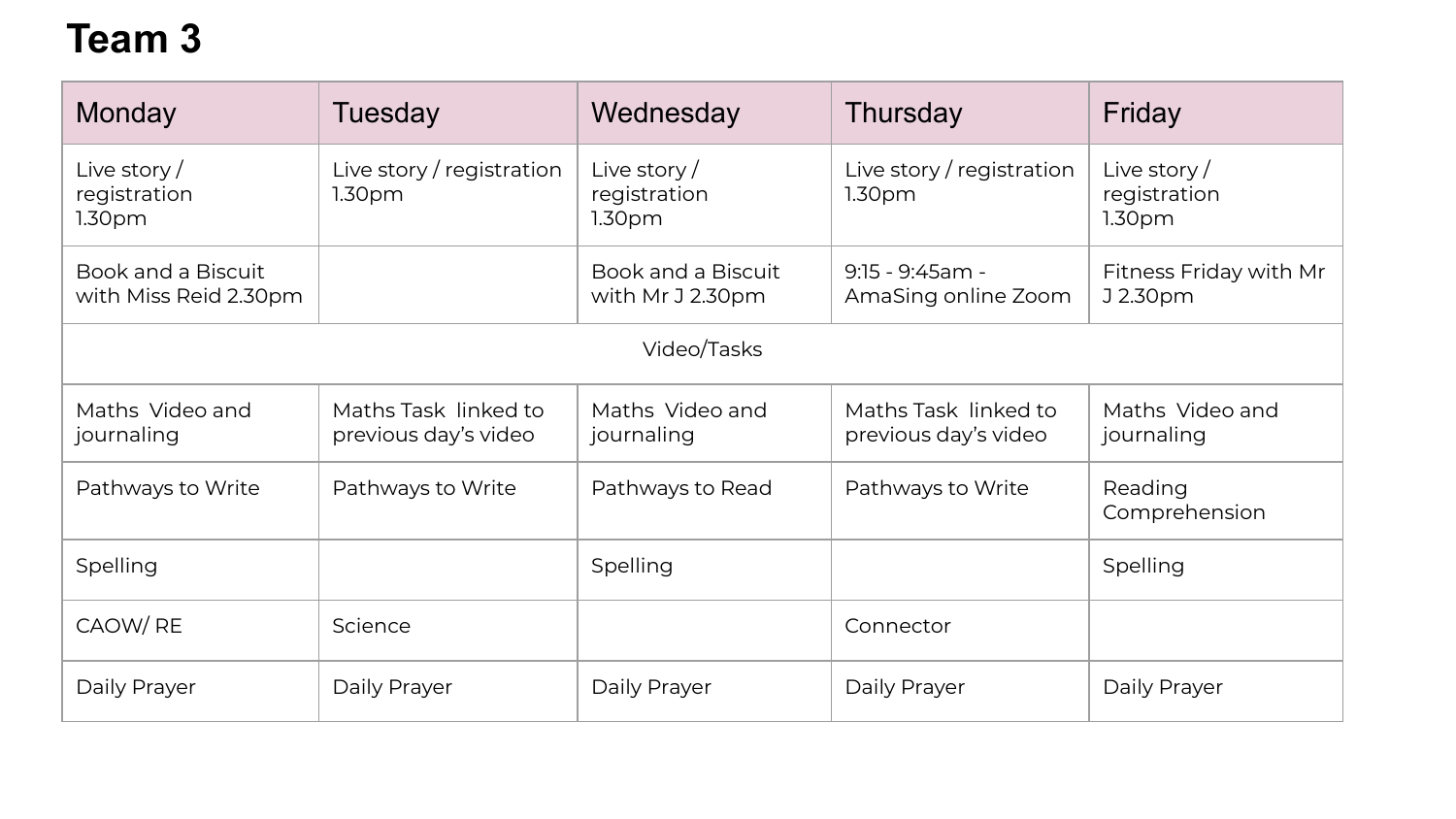| Monday                                      | Tuesday                                      | Wednesday                                       | Thursday                                        | Friday                              |
|---------------------------------------------|----------------------------------------------|-------------------------------------------------|-------------------------------------------------|-------------------------------------|
| Live story /registration<br>1.15pm          | Live story /registration<br>1.15pm           | Live story / registration<br>1.15 <sub>pm</sub> | Live story / registration<br>1.15 <sub>pm</sub> | Live story / registration<br>1.15pm |
| Book and a Biscuit<br>with Miss Reid 2.30pm |                                              | Book and a Biscuit with<br>Mr J 2.30pm          | $9:15 - 9:45$ am -<br>AmaSing online Zoom       | Fitness Friday with Mr<br>J 2.30pm  |
|                                             |                                              | Videos/Tasks                                    |                                                 |                                     |
| Maths Video and<br>journaling               | Maths Task linked to<br>previous day's video | Maths Video and<br>journaling                   | Maths Task linked to<br>previous day's video    | Maths Video and<br>journaling       |
| Pathways to Write                           | Pathways to Write                            | Pathways to Read                                | Pathways to Write                               | Reading<br>Comprehension            |
| Spelling                                    |                                              | Spelling                                        |                                                 | Spelling                            |
| CAOW & RE                                   | Connector<br>(History/ Geog/ Art)            |                                                 | Science                                         |                                     |
| Daily Prayer                                | Daily Prayer                                 | Daily Prayer                                    | Daily Prayer                                    | Daily Prayer                        |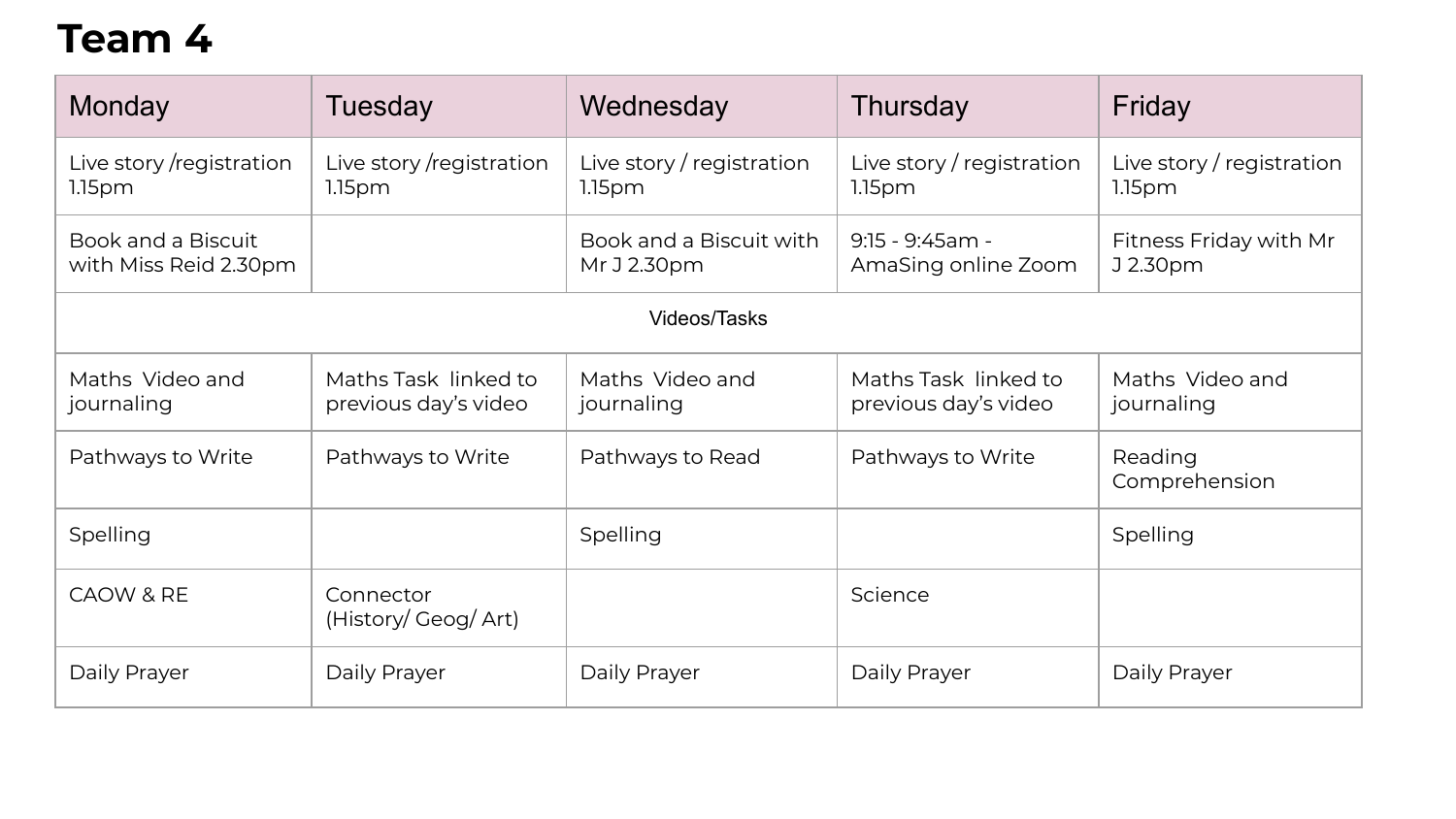| Monday                                      | Tuesday                                      | Wednesday                              | Thursday                                     | Friday                                         |  |  |
|---------------------------------------------|----------------------------------------------|----------------------------------------|----------------------------------------------|------------------------------------------------|--|--|
| Live story /registration<br>2.00pm          | Live story /registration<br>2.00pm           | Live story /registration<br>2.00pm     | Live story /registration<br>2.00pm           | Live story /registration<br>2.00 <sub>pm</sub> |  |  |
| Book and a Biscuit<br>with Miss Reid 2.30pm |                                              | Book and a Biscuit with<br>Mr J 2.30pm | $9:15 - 9:45$ am -<br>AmaSing online Zoom    | Fitness Friday with Mr<br>J 2.30pm             |  |  |
|                                             | Videos/Tasks                                 |                                        |                                              |                                                |  |  |
| Maths Video and<br>journaling               | Maths Task linked to<br>previous day's video | Maths Video and<br>journaling          | Maths Task linked to<br>previous day's video | Maths Video and<br>journaling                  |  |  |
| Pathways to Write                           | Pathways to Write                            | Pathways to Read                       | Pathways to Write                            | Reading<br>Comprehension                       |  |  |
| Spelling                                    |                                              | Spelling                               |                                              | Spelling                                       |  |  |
| CAOW/RE                                     | Connector / Art                              |                                        | Science                                      |                                                |  |  |
| Daily Prayer                                | Daily Prayer                                 | Daily Prayer                           | Daily Prayer                                 | Daily Prayer                                   |  |  |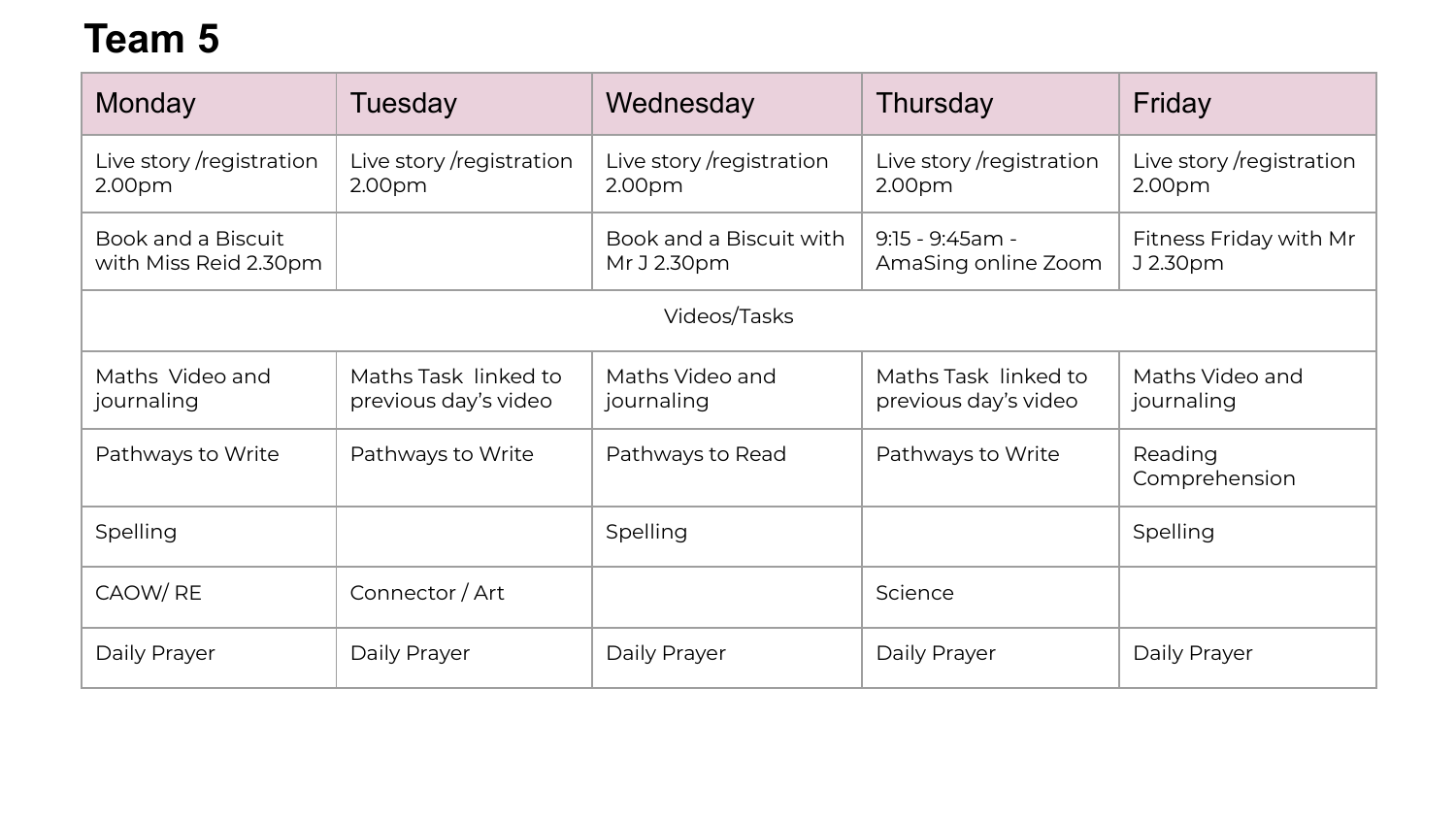| Monday                                      | Tuesday                                | Wednesday                                                                                         | Thursday                                                       | Friday                                                                            |
|---------------------------------------------|----------------------------------------|---------------------------------------------------------------------------------------------------|----------------------------------------------------------------|-----------------------------------------------------------------------------------|
| Online registration via<br>Zoom @ 8.45      | Online registration via<br>Zoom @ 8.45 | Online registration via<br>Zoom @ 8.45                                                            | Online registration via<br>Zoom @ 8.45                         | Online registration via<br>Zoom @ 8.45                                            |
| Book and a Biscuit<br>with Miss Reid 2.30pm |                                        | Book and a Biscuit<br>with Mr J 2.30pm                                                            | $9:15 - 9:45am -$<br>AmaSing online Zoom                       | Fitness Friday with Mr<br>J 2.30pm                                                |
|                                             |                                        | Videos/Tasks                                                                                      |                                                                |                                                                                   |
| Maths video &<br>challenges                 | Maths challenges                       | Maths video &<br>challenges                                                                       | Maths challenges                                               | Arithmetic/Reasoning<br>paper-style question                                      |
| Pathways to Read<br>recorded lesson         | Pathways to Read<br>Follow-On Task     | Pathways to Write<br>themed video<br>explaining features of<br>a text type. Activities<br>linked. | Modelled write<br>recorded lesson &<br>follow up mini activity | Learning task:<br>children use this<br>week's lessons to<br>write their own work. |
| Science                                     | RE/CAoW                                | Connector                                                                                         | Spelling                                                       |                                                                                   |
| Spelling                                    | Spelling                               | Independent reading                                                                               | Independent reading                                            |                                                                                   |
| Daily Prayer                                | Daily Prayer                           | Daily Prayer                                                                                      | Daily Prayer                                                   | Daily Prayer                                                                      |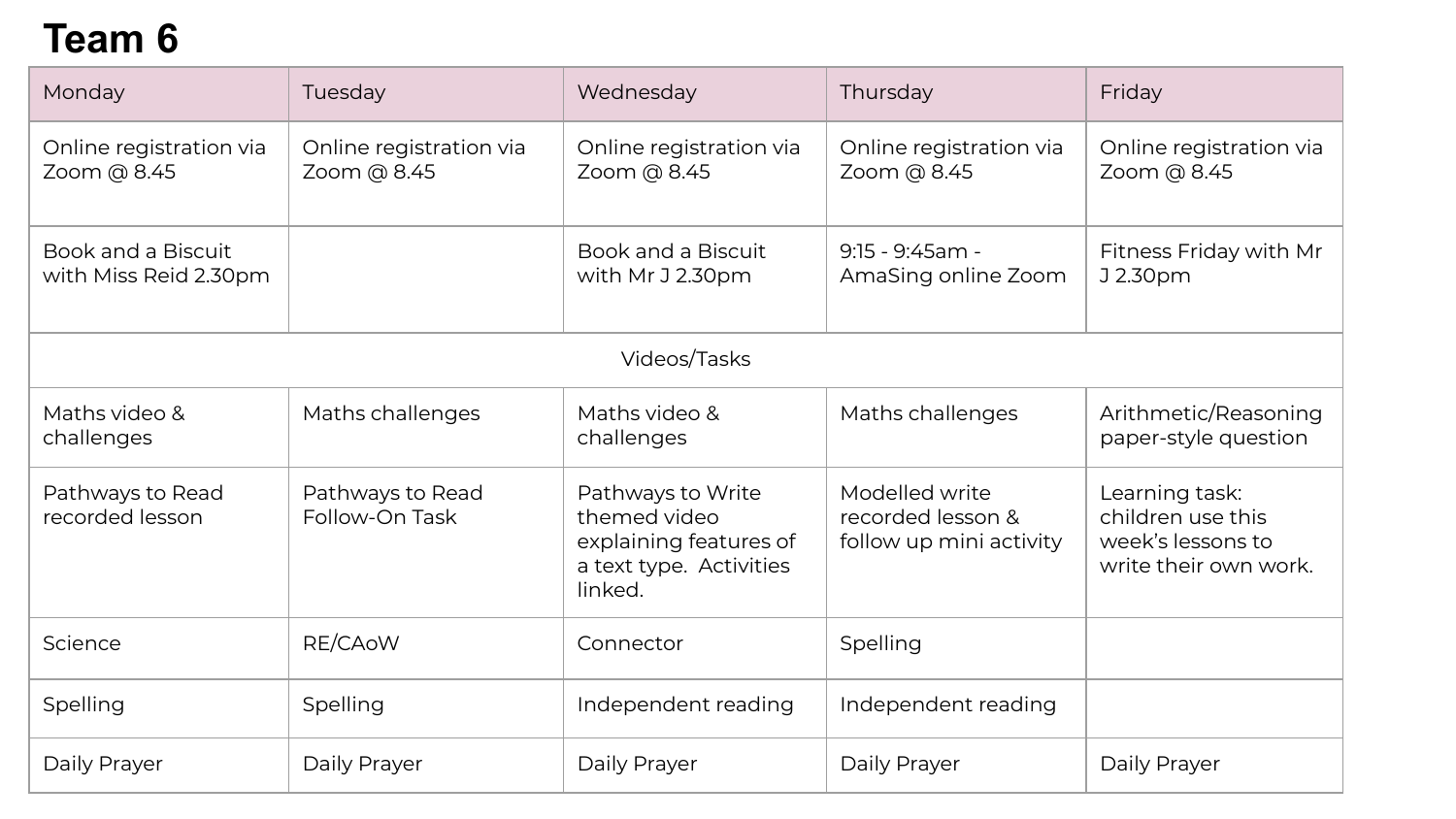# Reading

If there's one thing that's sure to help your child progress in the coming weeks and months, it's regular reading. The teachers are providing lots of opportunities for pupils to read and it would be helpful if you did too.

#### **All children in KS1 have access to Oxford Owl.**

**All children in KS2 have access to e-books via Google Classroom**.





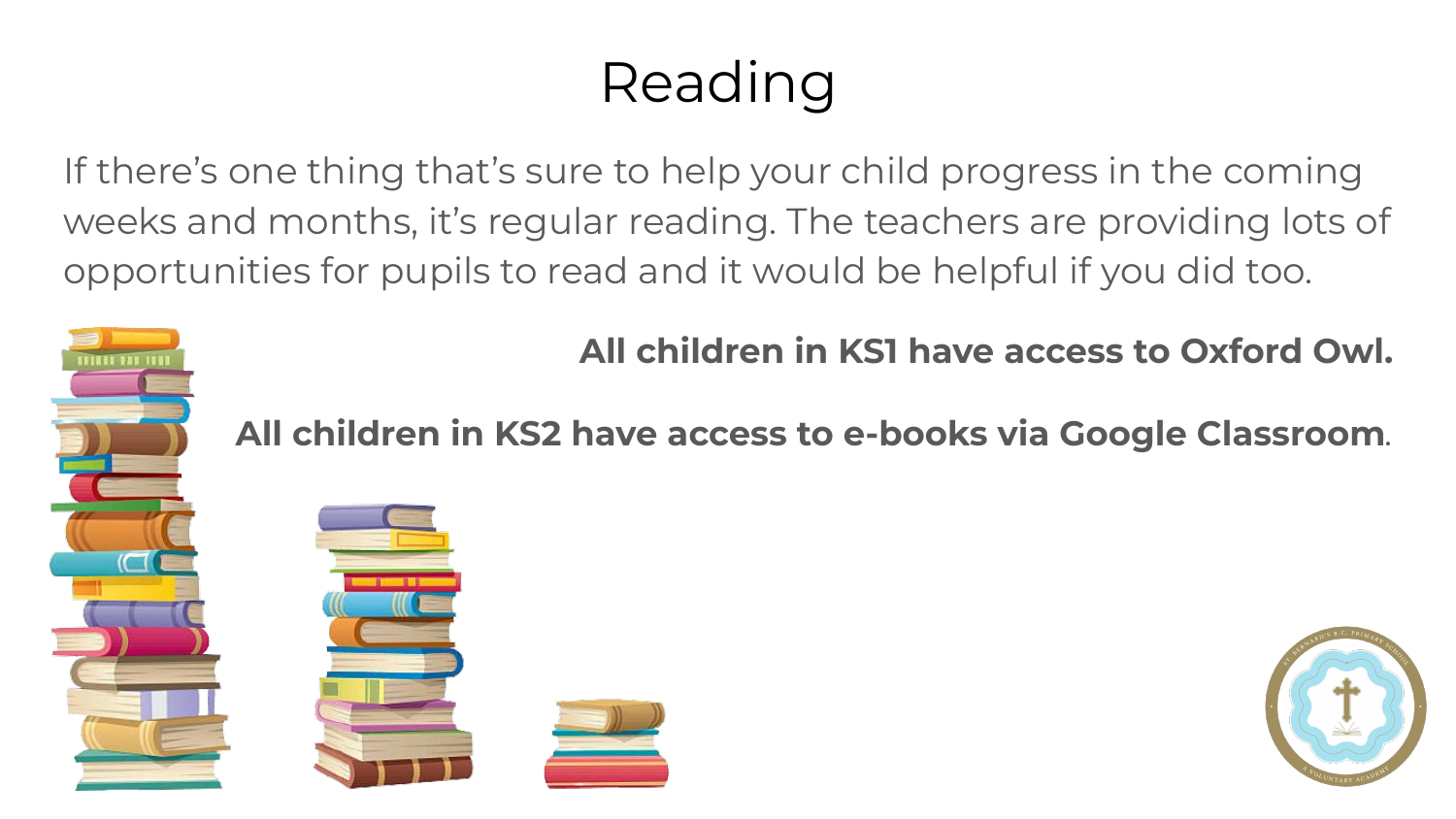# Monitoring and Engagement

- Google Classroom will be used for children in T2-6 to submit their learning or it can be recorded in the individual books sent home - this will be directed by the teacher and dependent on the type of activity set.
- TR and 1 can submit learning on Tapestry
- Teachers will monitor pupils engagement and liaise with families to offer support. Please familiarise yourself with the timetable. Any questions or queries, then please contact your child's class teacher via email.





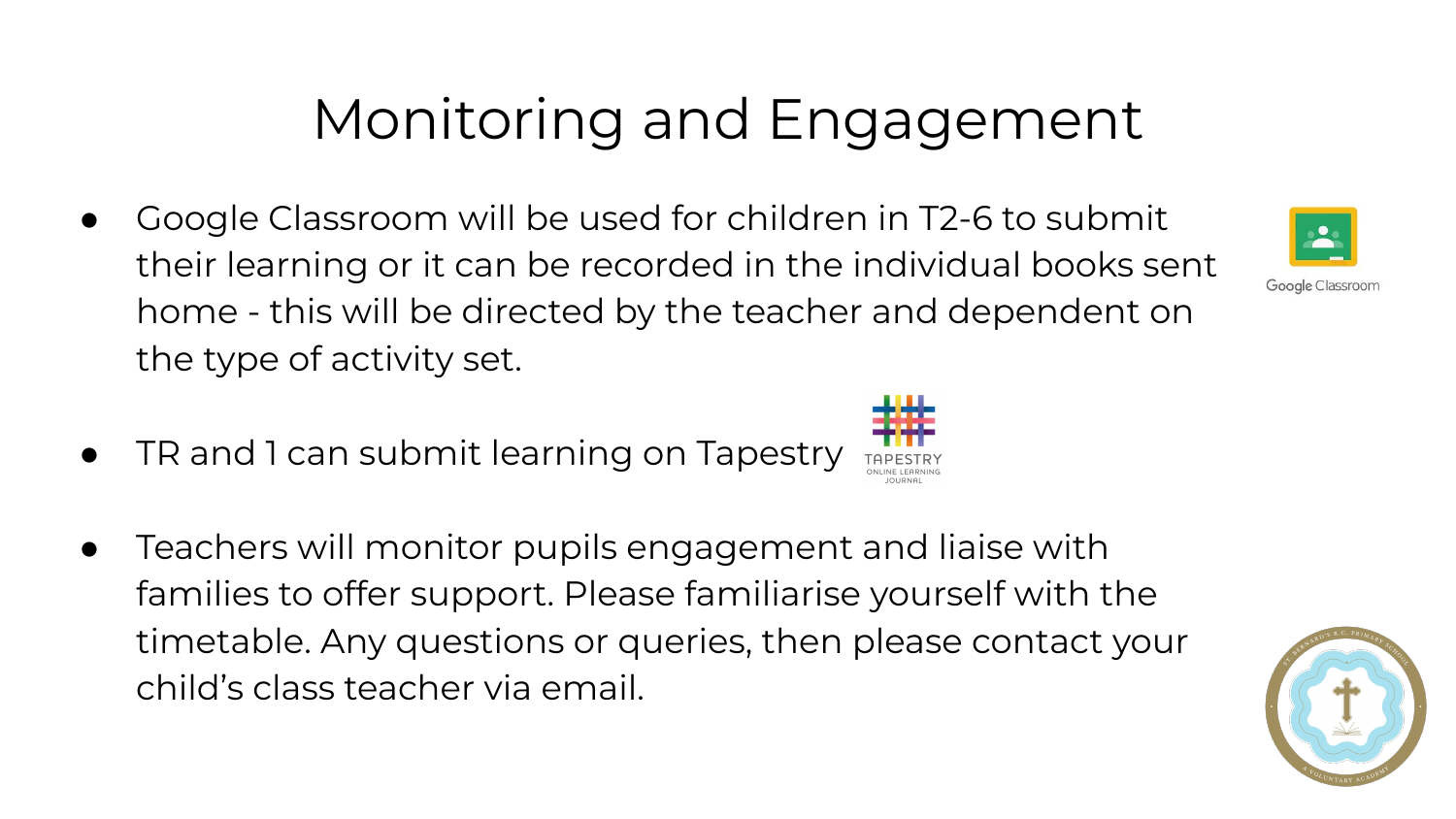### Feedback

- Teachers will be available via email, Tapestry or Google Classroom to respond to any concerns between the hours of 8am and 4pm. All our teachers will be delivering learning to children in school, whilst teaching children at home. Please take this into consideration. Teachers will aim to respond as soon as they can.
- Feedback on learning submitted will be provided on an individual basis throughout the week.